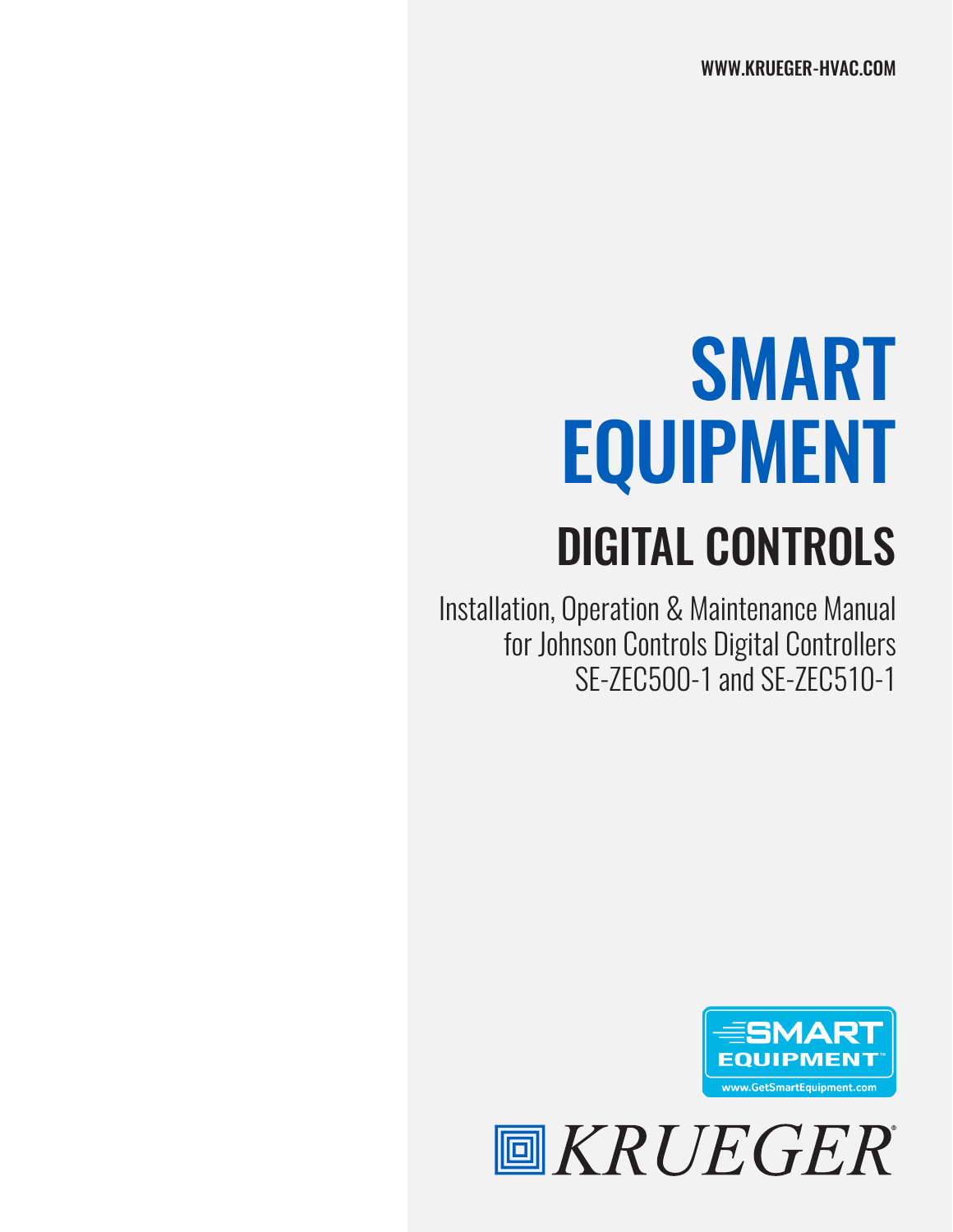## **TABLE OF CONTENTS**

| Correcting Physical Communication Bus Problems 13 |  |
|---------------------------------------------------|--|
|                                                   |  |
|                                                   |  |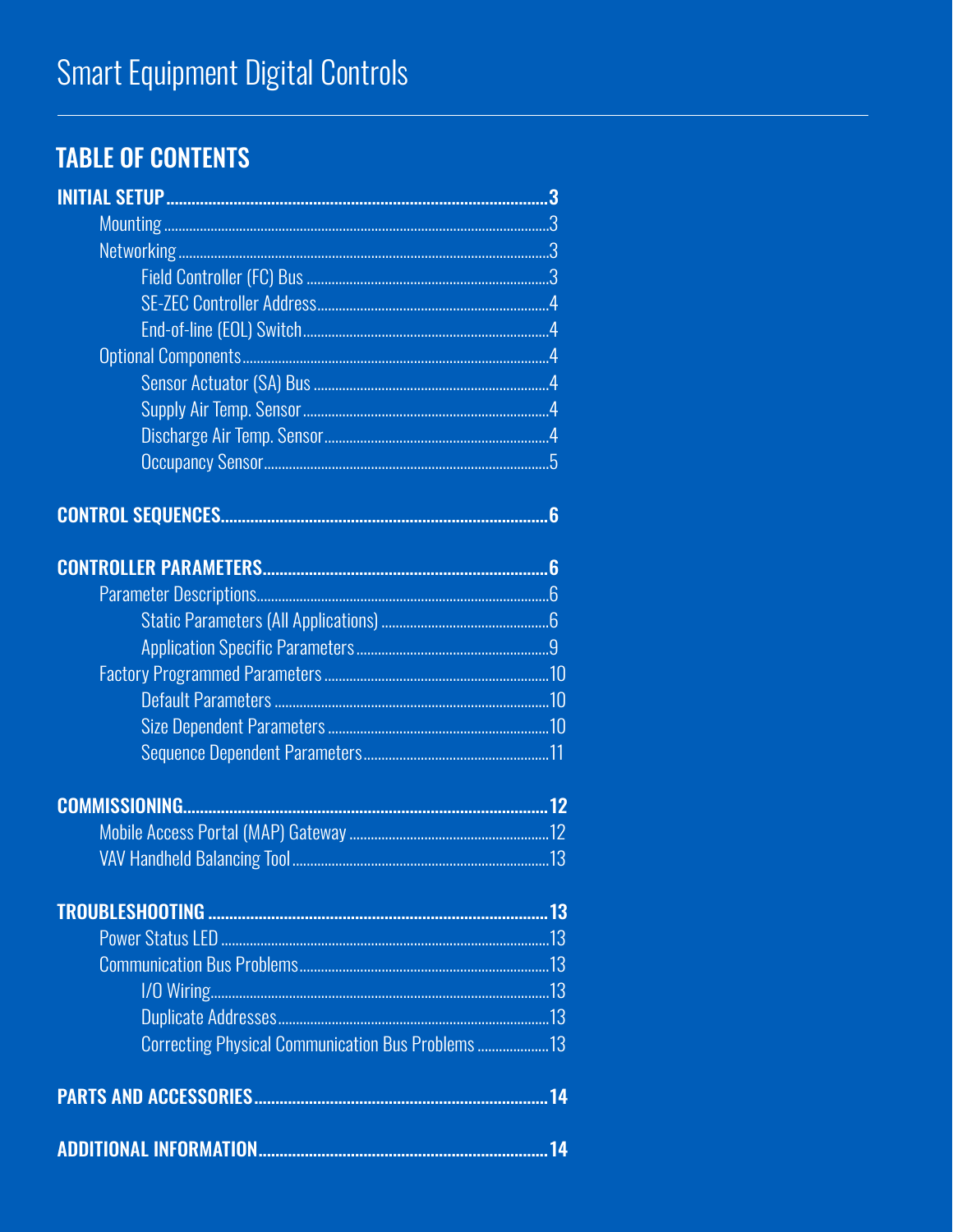## INITIAL SETUP

#### MOUNTING SE-ZEC CONTROLLERS

- 1. Ensure that you have the appropriate personal protective equipment (PPE), such as a hard hat, safety glasses, steel toe boots, and gloves.
- 2. Disconnect power to the VAV unit.
- 3. Set the MS/TP address, and ensure the end of line (EOL) switch is set to off. Instructions on setting the VAV address and EOL are in the sections below.
- 4. Place the SE-ZEC Controller in the proper mounting position on the actuator shaft so that the wiring connections are easily accessible. Make sure the SE-ZEC Controller base is parallel to the VAV box (perpendicular to the damper shaft). If needed, use a spacer to offset tipping of the SE-ZEC Controller caused by the shaft bushings.
- 5. Use the alignment marks to center the captive spacer to ensure sufficient movement in either direction. (*Figure 1)*



*Figure 1: Captive Spacer Alignment Marks*

- 6. Secure the self-drilling #10 screw through the captive spacer with a power screwdriver and 4" (100 mm) extension socket. Otherwise, use a punch to mark the position of the shoulder washer, and then drill a hole into the VAV box using a 5/16" drill bit. Insert the mounting screw and tighten against the spacer.
- 7. Locate the damper position using the typical marking on the end of the damper shaft.
- 8. Note the direction, clockwise (CW) or counterclockwise (CCW), required to close the damper. The actuator setup depends on the necessary amount of rotation required for the damper to go from full-open to full-closed. For 90° rotation, install the damper full-closed.
- 9. Push down and hold the manual override button and turn the SE-ZEC Controller until it contacts the mechanical end-stop at either the full-closed or fullopen position. (*Figure 2)*



*Figure 2: Manual Override and Coupler*

- 10. Tighten the square coupler bolt to the shaft using a 5/16" (8 mm) wrench or a 3/8" (10 mm) 12-point socket. Tighten to 95 to 105 lb·in (10.5 to 11.5 N·m)
- 11. Put a loop in the pneumatic tubing, to trap condensation, when you attach the tubing to the SE-ZEC Controller pressure transducer ports. Loop the tubing before you make the final connections.
- 12. Push the manual override button, and turn the actuator coupling manually to ensure the actuator can rotate from full-closed to full-open positions without binding.
- 13. Complete the mounting by rotating the damper to the full-open position.

#### **NETWORKING**

#### **FIELD CONTROLLER (FC) BUS**

The field controller (FC) Bus terminal block is a blue, removable, 4-terminal plug that is keyed to only fit in to the board-mounted, gray FC Bus jack. Wire the removable FC Bus terminal block plugs on the SE-ZEC Controller and other FC Bus controllers in a daisy-chain configuration using 3-wire twisted, shielded cable. *(Figure 3)*



*Figure 3: FC Bus Connections*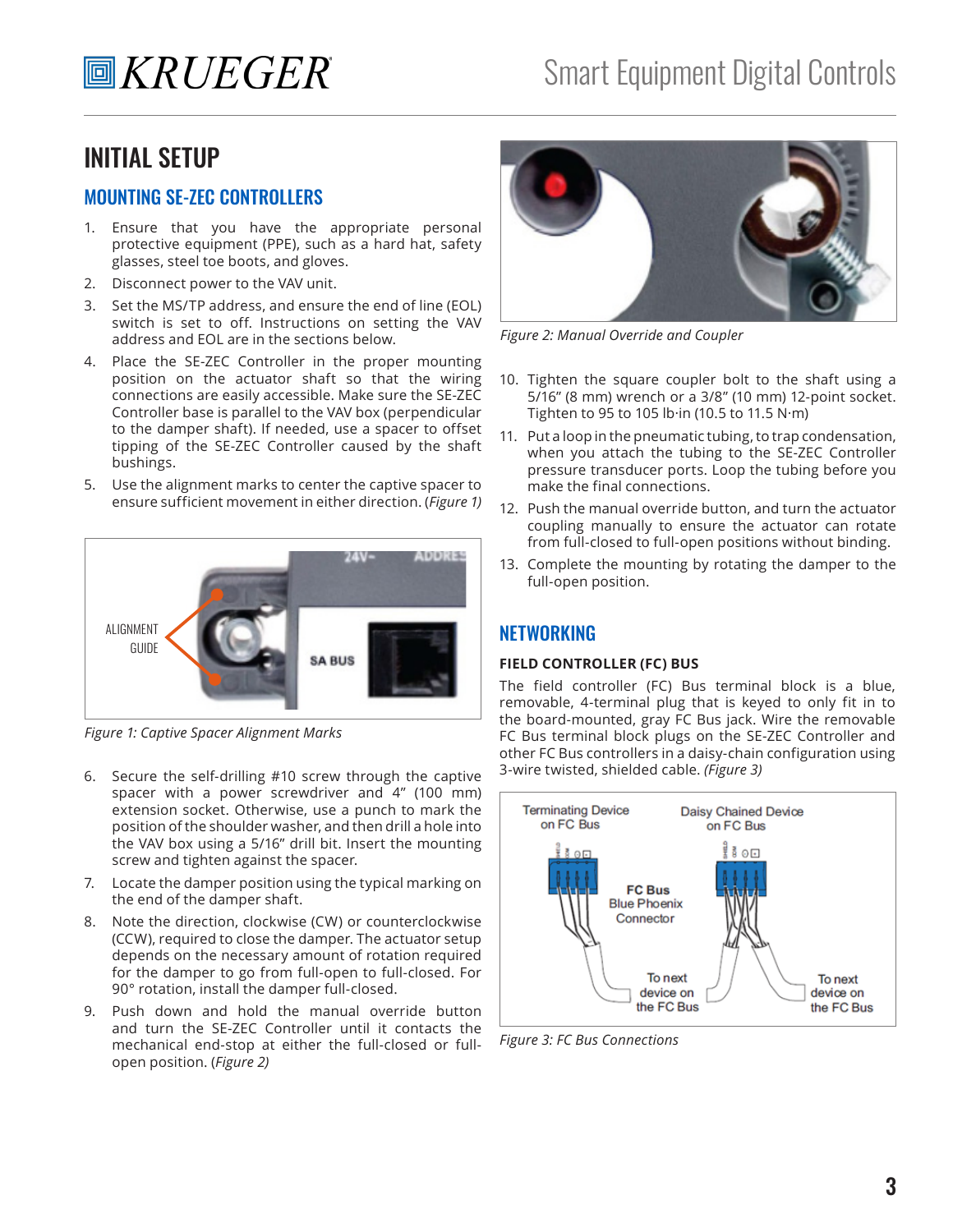#### **SE-ZEC CONTROLLER ADDRESS**

SE-ZEC Controllers are master devices on BACnet MS/TP (SA or FC) Buses. Before operating field controllers on a Bus, you must set a valid and unique device address for each controller on the Bus. You set a field controller's device address by setting the positions of the switches on the devise address DIP switch block at the top of the controller. Device addresses 4-127 are the valid addresses for the SE-ZEC controller. SE-ZEC Controllers ship with all address switches set to ON. Set a valid and unique device address on the field controller before applying power to the controller on the Bus. The DIP switch block has eight switches numbered 128, 64, 32, 16, 8, 4, 2, and 1.

To set the device addresses on a ZEC field controller:

- 1. Set all of the switches on the field controller's device address DIP switch block (128 through 1) to OFF.
- 2. Set one or more of the seven address switches from 64 to 1 to ON, so that the sum of the switch numbers set to ON equals the intended device address. Set the highest number switch that is less than or equal to the intended device address to ON. Then continue setting lower numbered switches until the total equals the intended address.

**Example:** If the intended device address is 21, set the switches so that  $16 + 4 + 1 = 21$ .

- a. Set switch 16 to ON
- b. Set switch 4 to ON
- c. Set switch 1 to ON
- 3. Set a unique and sequential device address for each of the field controllers connected on the FC Bus, starting with device address 4. To ensure the best Bus performance, set sequential device addresses with no gaps in the device address range (4, 5, 6, and so on). The field controllers do not need to be physically connected on the Bus in their numerical device address order.
- 4. Write each field controller's device address on the white label below the DIP switch block on the controller's cover.

#### **END-OF-LINE (EOL) SWITCH**

The EOL switch must be set to ON for the two devices located at either end of each bus segment on an FC bus. The EOL switches must be set to OFF for all other devices on the bus segment on an FC bus.

#### OPTIONAL COMPONENTS

#### **SENSOR ACTUATOR (SA) BUS**

Factory or field supplied zone sensors are wired to the SA bus on the SE-ZEC Controller. The SA Bus is a brown, removable 4-terminal plug that is keyed to only fit into the board mounted SA bus. Wire the removable SA bus terminal block plugs on the SE-ZEC Controller and other field devices in a daisy-chain configuration using 4-wire, shielded cable.



**圖KRUEGER** 

*Figure 4: SA Bus Connections*

#### **SUPPLY AIR TEMPERATURE SENSOR**

Factory or field-supplied supply air temperature sensors can be used to measure the supply air temperature at the inlet of the VAV box. The supply air temperature is wired between terminals ICOM3 and IN3 on the SE-ZEC Controller. The sensor should be mounted in the inlet duct centered in the side of the ductwork. Avoid installing the sensor near an elbow, take off or transition. Avoid blocking air to the primary airflow sensor.

Factory provided nickel (1k ohm) temperature sensors have 4" long probes and stainless steel mounting flanges with (2) provided hex-head self-drilling mounting screws. Sensors come equipped with 10 ft. plenum rated cables with ¼" internal thread insulated quick-connect terminations on leads. Install sensor by drilling a hole into the ductwork, inserting the sensor, and securing with provided screws. The sensor tip should not touch any part of the ductwork.

With the supply air temperature sensor installed, the SE-ZEC controller will change its control sequence based on the measured supply air temperature. When parameter *Heating Limit Enable* is TRUE the controller will not allow re-heat to engage when the supply air temperature is greater than the value set in *Heating Supply Air Limit*.

Additionally, the controller will switch to warmup mode when warmup conditions are present. Warmup conditions are present when the supply air temperature (SAT) sensor value exceeds the zone temperature (ZNT) sensor in unoccupied mode or exceeds it by the *Warmup Differential* in occupied mode. While in Warmup mode the minimum flow will be set to the *Warmup Min Flow*.

#### **DISCHARGE AIR TEMPERATURE SENSOR**

Factory or field supplied discharge air temperature sensors can be used to measure the temperature of the air being discharged from the VAV box. The discharge air temperature sensor is wired between terminals ICOM1 and IN1 on the SE-ZEC controller. The sensor should be mounted a minimum of 36" from the discharge of the unit and be centered in the side of the ductwork. Avoid installing the sensor near an elbow, take off, or transition.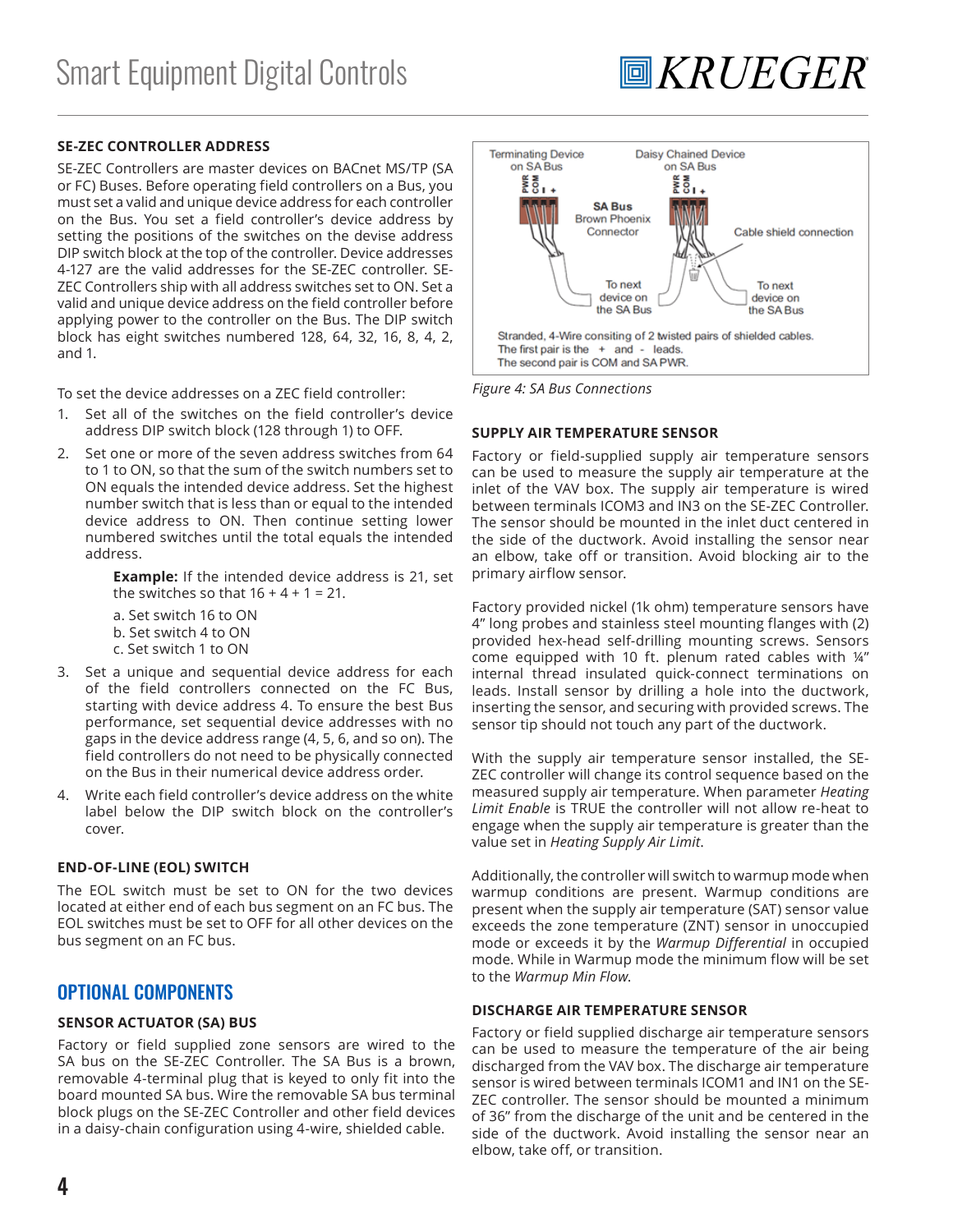Factory provided nickel (1k ohm) temperature sensors have 4" long probes and stainless steel mounting flanges with (2) provided hex-head self-drilling mounting screws. Sensors come equipped with 10 ft. plenum rated cables with ¼" internal thread insulated quick-connect terminations on leads. Install sensor by drilling a hole into the ductwork, inserting the sensor, and securing with provided screws. The sensor tip should not touch any part of the ductwork.

#### **OCCUPANCY SENSOR**

The SE-ZEC Controllers adjust the heating and cooling temperature setpoints, as well as the airflow setpoints based on the zone occupancy. There are three different states of zone occupancy:

#### Occupied Mode

- Uses Occupied Heating (68°F) and Occupied Cooling (72°F) temperature setpoints as well as Occupied Heating and Occupied Cooling Airflow setpoints
- For Series Fan Powered Terminals the Fan is always on
- For Parallel Fan Powered Terminals the Fan is only on during a call for heating

#### **Standby Mode**

- Uses Standby Heating (66°F) and Standby Cooling (77°F) temperature setpoints as well as Unoccupied Heating and Unoccupied Cooling Airflow setpoints
- For Series Fan Powered Terminals the Fan is always on
- For Parallel Fan Powered Terminals the Fan is only on during a call for heating

#### Unoccupied Mode

- Uses Unoccupied Heating (55°F) and Unoccupied Cooling (85°F) temperature setpoints as well as Unoccupied Heating and Unoccupied Cooling Airflow setpoints
- For Series Fan Powered Terminals the Fan is only on during a call for heating or cooling
- For Parallel Fan Powered Terminals the Fan is only on during a call for heating

Table 1 (below) shows how occupancy states are determined for the SE-ZEC Controllers.

|                                  | <b>TABLE 1: SE-ZEC OCCUPANCY DETERMINATION</b>                                                                                                                                                                                                                                                                                                                                     |                                                                                                                                                                                                                                                                                              |  |  |  |  |
|----------------------------------|------------------------------------------------------------------------------------------------------------------------------------------------------------------------------------------------------------------------------------------------------------------------------------------------------------------------------------------------------------------------------------|----------------------------------------------------------------------------------------------------------------------------------------------------------------------------------------------------------------------------------------------------------------------------------------------|--|--|--|--|
|                                  | <b>CONTROLLER TYPE</b>                                                                                                                                                                                                                                                                                                                                                             |                                                                                                                                                                                                                                                                                              |  |  |  |  |
| <b>TERMINAL UNIT TYPE</b>        | <b>ZEC500 (STANDALONE)</b>                                                                                                                                                                                                                                                                                                                                                         | <b>ZEC510 (NETWORKED)</b>                                                                                                                                                                                                                                                                    |  |  |  |  |
| Single Duct Terminal Unit        | The controller will switch from Occupied to Unoccupied states by comparing the<br>measured airflow to the Occupancy Determination Flow Setpoint. When the mea-<br>sured airflow is below the Occupancy Determination Flow Setpoint the state is set to<br>Unoccupied. When the measured airflow is above the Occupancy Determination Flow<br>Setpoint the state is set to Occupied | The building automation system (BAS) will schedule when the controller will switch<br>from Occupied and Unoccupied states. A room occupancy sensor (wired to IN2 and<br>ICOM2 on the controller) can be used to temporarily set the VAV box to Standby mode<br>when occupancy is not sensed. |  |  |  |  |
| <b>Fan Powered Terminal Unit</b> | The controller will read the occupancy sensor wired between IN2 and ICOM2 on the<br>controller to switch between Occupied and Unoccupied states. The occupancy sensor<br>can be a room occupancy sensor or another kind of occupancy detection (such as a<br>duct pressure switch*). Without an occupancy sensor, the controller will always be<br>in Occupied mode.               | The building automation system (BAS) will schedule when the controller will switch<br>from Occupied and Unoccupied states. A room occupancy sensor (wired to IN2 and<br>ICOM2 on the controller) can be used to temporarily set the VAV box to Standby mode<br>when occupancy is not sensed. |  |  |  |  |

*\*An optional factory provided occupancy pressure switch is available for standalone fan powered terminal units to determine occupancy by measuring duct pressure to determine whether the air handler is on (zone is occupied) or off (zone is unoccupied).*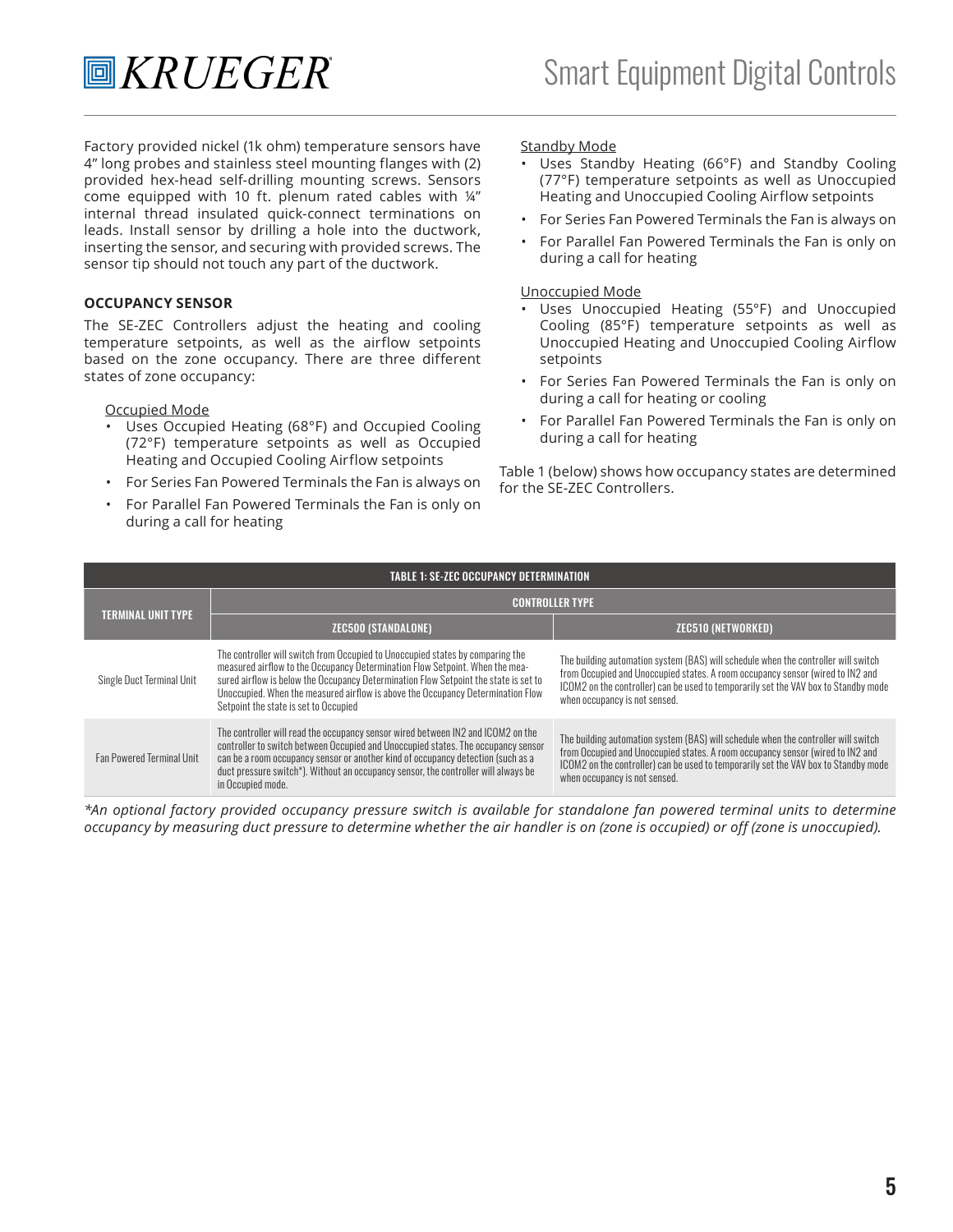

## CONTROL SEQUENCES

#### SMART EQUIPMENT CONTROLS

VAV boxes with Smart Equipment Controls will be factory mounted and wired according to the selected control sequence. Links to each individual control submittal are shown below:

| <b>TABLE 2: SMART EQUIPMENT CONTROLS - CONTROL SEQUENCES</b> |               |                    |               |                           |                             |               |  |
|--------------------------------------------------------------|---------------|--------------------|---------------|---------------------------|-----------------------------|---------------|--|
|                                                              |               | <b>SINGLE DUCT</b> |               | <b>SERIES FAN POWERED</b> | <b>PARALLEL FAN POWERED</b> |               |  |
| <b>DESCRIPTION</b>                                           | <b>ZEC500</b> | <b>ZEC510</b>      | <b>ZEC500</b> | <b>ZEC510</b>             | <b>ZEC500</b>               | <b>ZEC510</b> |  |
| <b>Cooling Only</b>                                          | 6101          | 7101               | 6201          | 7201                      | 6301                        | 7301          |  |
| 1-Stage Electric Heat                                        | 6102          | 7102               | 6202          | 7202                      | 6302                        | 7302          |  |
| 2-Stage Electric Heat                                        | 6103          | 7103               | 6203          | 7203                      | 6303                        | 7303          |  |
| 3-Stage Electric Heat                                        | 6104          | 7104               | 6204          | 7204                      | 6304                        | 7304          |  |
| <b>Proportional Electric Heat</b>                            | 6105          | 7105               | 6205          | 7205                      | 6305                        | 7305          |  |
| On/Off Hot Water Heat                                        | 6106          | 7106               | 6206          | 7206                      | 6306                        | 7306          |  |
| <b>Floating Hot Water Heat</b>                               | 6107          | 7107               | 6207          | 7207                      | 6307                        | 7307          |  |
| Proportional Hot Water Heat                                  | 6108          | 7108               | 6208          | 7208                      | 6308                        | 7308          |  |
| Supplemental Heat                                            | 6109          | 7109               | 6209          | 7209                      | 6309                        | 7309          |  |

## CONTROLLER PARAMETERS

#### PARAMETER DESCRIPTIONS

This section provides information on the SE-ZEC Controller Parameters.

#### **STATIC PARAMETERS (ALL APPLICATIONS)**

The list of available SE-ZEC Controller Parameters changes depending on the application type that is selected (Staged/ Incremental/SCR). Table 3 shows the SE-ZEC Controller parameters that are available for every application (Staged/ Incremental/SCR).

|              |              |                                | TABLE 3: DEFAULT SE-ZEC CONTROLLER PARAMETERS                                                                                           |                                                                                                                    |
|--------------|--------------|--------------------------------|-----------------------------------------------------------------------------------------------------------------------------------------|--------------------------------------------------------------------------------------------------------------------|
| <b>MENU1</b> | <b>MENU2</b> | <b>PARAMETER NAME</b>          | <b><i>PARAMETER DESCRIPTION</i></b>                                                                                                     | <b>PARAMETER VALUES</b>                                                                                            |
| Home Page    | Setup        | Active Baud Rate               | Displays the active baud rate used for network communication.                                                                           | Read Only                                                                                                          |
| Home Page    | Setup        | <b>Actuator Stroke Time</b>    | Sets the damper actuator stroke time. Note: The SE-ZEC5X0-1 actuator is a 60 second<br>motor.                                           | Adiustable: 30-120 seconds                                                                                         |
| Home Page    | Setup        | <b>Application Type</b>        | Set the type of application for the VAV Box.                                                                                            | Adjustable: Incremental/Staged/<br><b>Proportional SCR</b>                                                         |
| Home Page    | Setup        | Auto Tune Enable               | Allows PRAC+ auto tuning algorithm to continuously tune the loops in the controller.<br>Setting this to Disable turns off this feature. | Adjustable: Enable/Disable                                                                                         |
| Home Page    | Setup        | <b>Autocalibration Command</b> | This feature drives the VAV box damper shut and once shut offsets the differential<br>pressure sensor so it reads zero.                 | Adjustable: False/True                                                                                             |
| Home Page    | Setup        | <b>BACnet Id</b>               | Sets the BACnet ID for the BACnet MS/TP system.                                                                                         | Read Only: 0-4194302                                                                                               |
| Home Page    | Setup        | Box Heating Installed          | Specifies if box re-heat is installed (local re-heat).                                                                                  | Adjustable: False/True                                                                                             |
| Home Page    | Setup        | <b>Box Heating Type</b>        | Displays the type of heat installed.                                                                                                    | Read Only: No Heat/1 Stage<br>Electric /2 Stage Electric/<br>Modulating Hot Water Valve/3<br><b>Stage Electric</b> |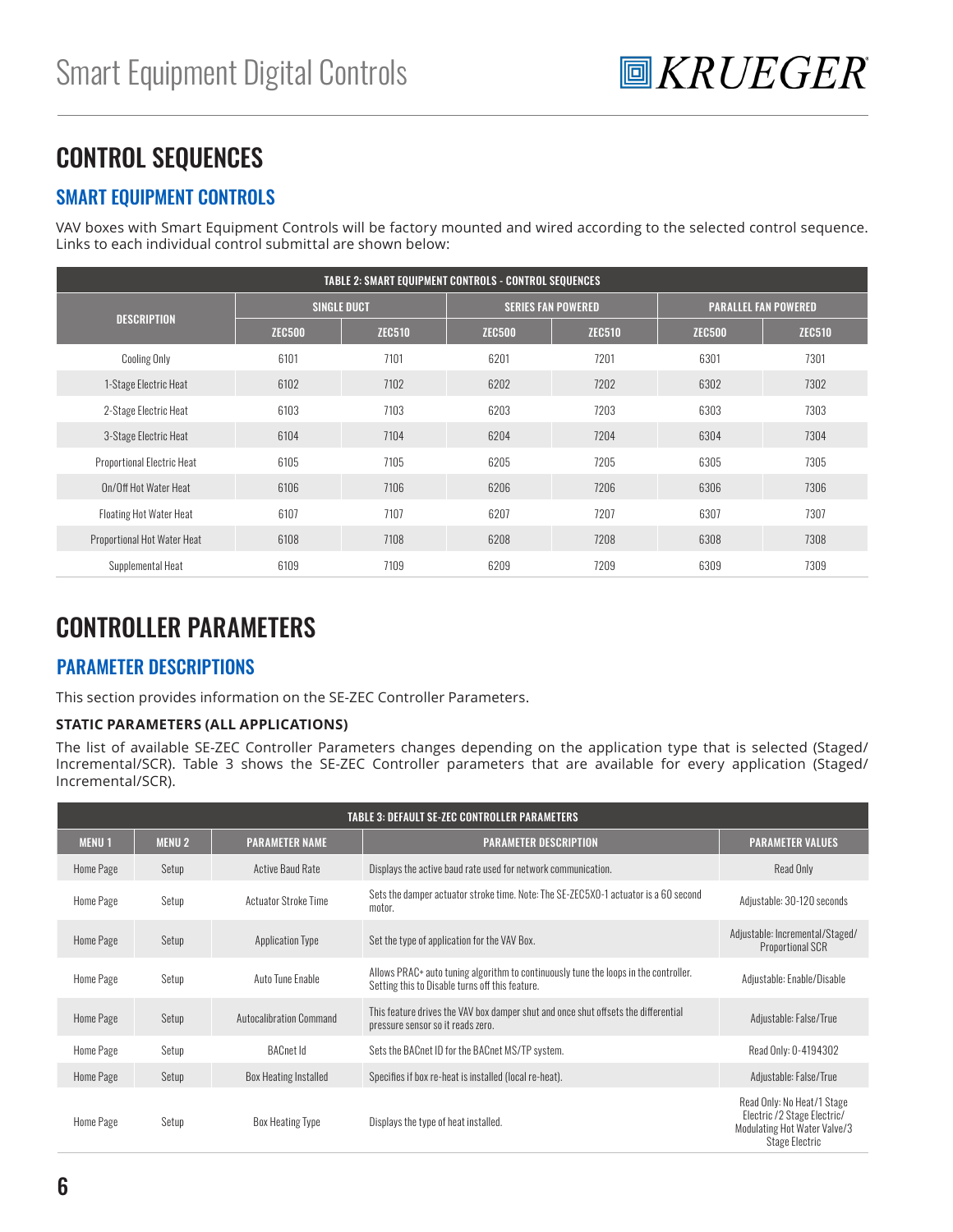

## Smart Equipment Digital Controls

|                  |              |                                                 | <b>TABLE 3: DEFAULT SE-ZEC CONTROLLER PARAMETERS</b>                                                                                                                                                                                                                                                                                                                                                                                    |                                      |
|------------------|--------------|-------------------------------------------------|-----------------------------------------------------------------------------------------------------------------------------------------------------------------------------------------------------------------------------------------------------------------------------------------------------------------------------------------------------------------------------------------------------------------------------------------|--------------------------------------|
| <b>MENU1</b>     | <b>MENU2</b> | <b>PARAMETER NAME</b>                           | <b><i>PARAMETER DESCRIPTION</i></b>                                                                                                                                                                                                                                                                                                                                                                                                     | <b>PARAMETER VALUES</b>              |
| <b>Home Page</b> | Setup        | Damper Mode                                     | Defines the direction of the damper rotation. (Normal = CCW to close, Reverse = CW to<br>close)                                                                                                                                                                                                                                                                                                                                         | Adiustable: Normal/Reverse           |
| Home Page        | Setup        | Discharge Air Temperature Offset                | Used to calibrate the supply air temperature sensor.                                                                                                                                                                                                                                                                                                                                                                                    | Adjustable: -5°F to 5°F              |
| <b>Home Page</b> | Setup        | <b>Fan Control Type</b>                         | Set the type of fan for the VAV Box.                                                                                                                                                                                                                                                                                                                                                                                                    | Adjustable: None/Parallel/Series     |
| Home Page        | Setup        | <b>Heating Limit Enable</b>                     | Enables/Disables the activation of re-heat when the incoming air temperature exceeds<br>the temperature set in Heating Supply Air Limit. This is to avoid engaging re-heat when<br>the inlet temperature is too high.                                                                                                                                                                                                                   | Adjustable: False/True               |
| <b>Home Page</b> | Setup        | <b>Heating Priority</b>                         | Determines whether box or supplemental heat is turned on first.                                                                                                                                                                                                                                                                                                                                                                         | Adjustable: Supplemental/Box         |
| <b>Home Page</b> | Setup        | <b>Heating Supply Air Limit</b>                 | Sets the highest inlet air temperature at which re-heat can be engaged when Heating<br>Limit Enable is set to True. When the inlet air temperature is higher than Heating Supply<br>Air Limit, re-heat cannot engage.                                                                                                                                                                                                                   | Adjustable                           |
| <b>Home Page</b> | Setup        | <b>Occupancy Determination Flow</b><br>Setpoint | Sets airflow threshold for determining occupancy when Occupancy Sensor Enable is<br>false. Whenever the measured flow exceeds the Occupancy Determination Flow Setpoint,<br>the system will be in the occupied mode. Whenever the measured flow is less than the<br>Occupancy Determination Flow Setpoint, the system will be in the unoccupied mode.                                                                                   | Adjustable: 0 cfm to 10000 cfm       |
| Home Page        | Setup        | <b>Occupancy Polarity</b>                       | Sets input polarity of occupancy sensor when Occupancy Sensor Enable is True. Open =<br>Unoccupied when open, Closed = Unoccupied when closed.                                                                                                                                                                                                                                                                                          | Adjustable: Close/Open               |
| <b>Home Page</b> | Setup        | Occupancy Sensor Enable                         | Enables determining occupancy by reading IN2 and ICOM2 on the controller via an<br>occupancy sensor. When Occupancy Sensor Enable is disabled, occupancy is determined<br>by comparing measured airflow to the Occupancy Determination Flow Setpoint.                                                                                                                                                                                   | Adjustable: Enable/Disable           |
| Home Page        | Setup        | PID Tuning Reset                                | Resets the PRAC+ tuning parameters of the PID controllers to the factory defaults.                                                                                                                                                                                                                                                                                                                                                      | Adjustable: Enable/Disable           |
| <b>Home Page</b> | Setup        | Power Fail Restart Time                         | Sets the amount of time the controller waits to operate the unit after power is restored<br>when Power Fail Restart Enable is True. This is to avoid a power surge with lights,<br>computers, and other electrical loads that come back on immediately when power is<br>restored.                                                                                                                                                       | Adjustable                           |
| <b>Home Page</b> | Setup        | <b>Standalone Min Occupied Time</b>             | After switching to occupied mode, the box will stay in occupied mode for at least the<br>amount of time specified in Standalone Min Occupied Time, before being able to switch<br>back to unoccupied mode.                                                                                                                                                                                                                              | Adjustable: 0-360 minutes            |
| Home Page        | Setup        | Standalone Mode                                 | Enables Standalone Mode. This mode is intended to allow the controller to utilize<br>unoccupied setpoints when there is no connection to a building automation system. When<br>Standalone Mode is enabled, occupancy is determined by comparing the measured flow<br>against the Occupancy Determination Flow Setpoint when Occupancy Sensor Enable if<br>False, or by using the Occupancy Sensor when Occupancy Sensor Enable is True. | Adjustable: Off/On                   |
| Home Page        | Setup        | Supplemental Heating Installed                  | Specifies if re-heat is installed in the zone/space (non box re-heat).                                                                                                                                                                                                                                                                                                                                                                  | Adjustable: False/True               |
| Home Page        | Setup        | Supply Air Temperature Offset                   | Used to calibrate the supply air temperature sensor.                                                                                                                                                                                                                                                                                                                                                                                    | Adjustable: -5°F to 5°F              |
| Home Page        | Setup        | Supply Airflow Pickup Gain                      | Amplification provided by the pitot tube for supply flow.                                                                                                                                                                                                                                                                                                                                                                               | Adjustable                           |
| Home Page        | Setup        | Supply Area                                     | Shows the supply inlet area used to calculate the supply flow.                                                                                                                                                                                                                                                                                                                                                                          | Adjustable: 0 sq. ft. to 8.0 sq. ft. |
| Home Page        | Setup        | Supply Flow                                     | The supply airflow measured by the VAV box.                                                                                                                                                                                                                                                                                                                                                                                             | Read Only                            |
| <b>Home Page</b> | Setup        | Supply Flow Setpoint                            | The flow setpoint the damper is controlling the supply air flow to. This will be based on<br>the unit conditions (occupancy, temperature setpoint, morning warmup conditions, etc.)                                                                                                                                                                                                                                                     | Read Only                            |
| Home Page        | Setup        | Warmer/Cooler Adjust Enable                     | Enables the warmer/cooler adjustment to offset the current setpoint.                                                                                                                                                                                                                                                                                                                                                                    | Adjustable: False/True               |
| Home Page        | Setup        | Zone Temperature Offset                         | Used to calibrate the zone temperature sensor.                                                                                                                                                                                                                                                                                                                                                                                          | Adjustable: -5°F to 5°F              |
| Home Page        | Setpoints    | <b>Effective Cooling Setpoint</b>               | <b>Effective Cooling Setpoint</b>                                                                                                                                                                                                                                                                                                                                                                                                       | Read Only                            |
| Home Page        | Setpoints    | <b>Effective Heating Setpoint</b>               | <b>Effective Heating Setpoint</b>                                                                                                                                                                                                                                                                                                                                                                                                       | Read Only                            |
| Home Page        | Setpoints    | <b>Occupied Cooling Setpoint</b>                | When occupied the thermostat controls cooling to this level. Set above Occupied Heating<br>Setpoint. Defaults to 72°F.                                                                                                                                                                                                                                                                                                                  | Adjustable: 46°F to 99°F             |
| Home Page        | Setpoints    | <b>Occupied Heating Setpoint</b>                | When occupied the thermostat controls heating to this level. Set below Occupied Cooling<br>Setpoint. Defaults to 68°F.                                                                                                                                                                                                                                                                                                                  | Adjustable: 45°F to 98°F             |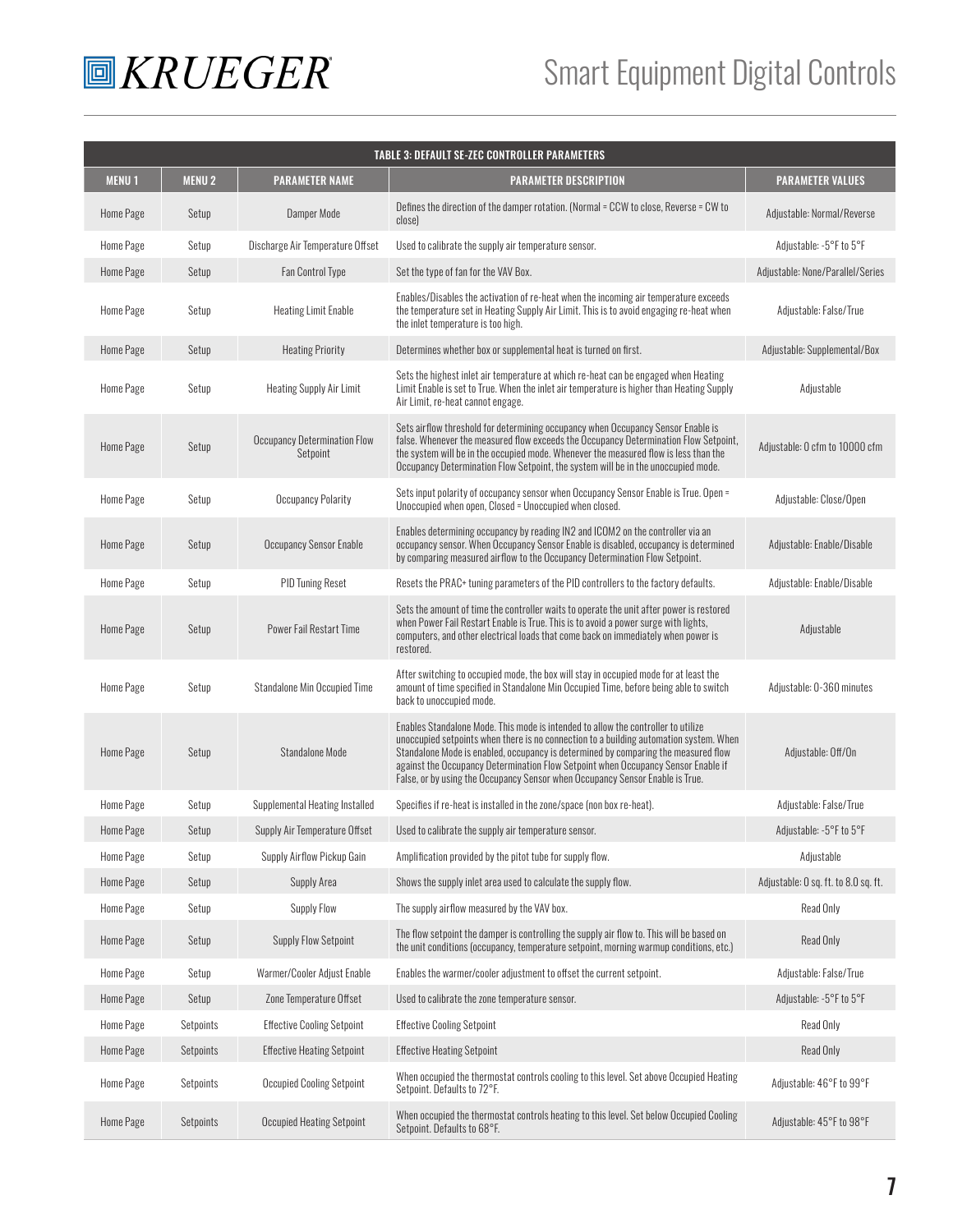## Smart Equipment Digital Controls



| TABLE 3: DEFAULT SE-ZEC CONTROLLER PARAMETERS (CONTINUED) |               |                                        |                                                                                                                                                                                                                                                                                                           |                                |  |  |
|-----------------------------------------------------------|---------------|----------------------------------------|-----------------------------------------------------------------------------------------------------------------------------------------------------------------------------------------------------------------------------------------------------------------------------------------------------------|--------------------------------|--|--|
| <b>MENU1</b>                                              | <b>MENU2</b>  | <b>PARAMETER NAME</b>                  | <b>PARAMETER DESCRIPTION</b>                                                                                                                                                                                                                                                                              | <b>PARAMETER VALUES</b>        |  |  |
| Home Page                                                 | Setpoints     | <b>Standby Cooling Setpoint</b>        | In order for the Standby Cooling Setpoint to appear, set the Occupancy Schedule to<br>external. When set to external the zone switches to this setpoint when motion is no<br>longer sensed and the unit is occupied. Defaults to 74°F.                                                                    | Adjustable: 46°F to 99°F       |  |  |
| Home Page                                                 | Setpoints     | <b>Standby Heating Setpoint</b>        | In order for the Standby Heating Setpoint to appear, set the Occupancy Schedule to<br>external. When set to external, the zone switches to this setpoint when motion is no<br>longer sensed and the unit is occupied. Defaults to 66°F.                                                                   | Adjustable: 45°F to 98°F       |  |  |
| Home Page                                                 | Setpoints     | <b>Unoccupied Cooling Setpoint</b>     | When unoccupied the thermostat controls cooling to this level. Defaults to 80°F.                                                                                                                                                                                                                          | Adjustable: 46°F to 99°F       |  |  |
| Home Page                                                 | Setpoints     | <b>Unoccupied Heating Setpoint</b>     | When unoccupied the thermostat controls heating to this level. Set below Unoccupied<br>Cooling Setpoint. Defaults to 60°F.                                                                                                                                                                                | Adjustable: 45°F to 98°F       |  |  |
| Home Page                                                 | Setpoints     | Warmer/Cooler Adjust Range             | This is the range that the warmer cooler adjustment on the sensor can affect the<br>setpoint. Setting it to zero (0) means the user has no adjustment at the sensor. Defaults<br>to $5^{\circ}$ F.                                                                                                        | Adjustable: 0°F to 5°F         |  |  |
| Home Page                                                 | Setpoints     | Warmup Differential                    | Sets the required differential between the supply air temperature (SAT) sensor and the<br>zone temperature (ZNT) sensor in occupied mode to notify the controller that warmup<br>conditions are present. When warmup conditions are present the minimum supply airflow<br>will be set to Warmup Min Flow. |                                |  |  |
| Home Page                                                 | Commissioning | <b>Cooling Max Flow</b>                | Sets the maximum supply air flow of the VAV box when cooling.                                                                                                                                                                                                                                             | Adiustable: 0 cfm to 10000 cfm |  |  |
| Home Page                                                 | Commissioning | <b>Occupied Cooling Min Flow</b>       | Sets the minimum supply air flow of the VAV box when cooling.                                                                                                                                                                                                                                             | Adiustable: 0 cfm to 10000 cfm |  |  |
| Home Page                                                 | Commissioning | <b>Occupied Heating Min Flow</b>       | Sets the minimum supply air flow of the VAV box when heating. Note: When the zone is<br>in heating mode, the supply air flow is constant. Thus, no maximum heating air flow. This<br>value must exceed Staged Device Min Flow to allow electric heat to energize.                                         | Adjustable: 0 cfm to 10000 cfm |  |  |
| Home Page                                                 | Commissioning | <b>Staged Device Min Flow</b>          | Sets the minimum heating flow for electric reheat control. This parameter serves an<br>additional control safety to the high-limit switches in the box. It is best practice to set<br>this parameter to 70 cfm per kW of electric heat.                                                                   | Adjustable: 0 cfm to 10000 cfm |  |  |
| Home Page                                                 | Commissioning | <b>Unoccupied Cooling Min Flow</b>     | Sets the minimum supply air flow of the VAV box when unoccupied cooling and in the<br>cooling mode.                                                                                                                                                                                                       | Adjustable: 0 cfm to 10000 cfm |  |  |
| Home Page                                                 | Commissioning | <b>Unoccupied Heating Min Flow</b>     | Sets the minimum supply air flow of the VAV box when unoccupied heating and in the<br>heating mode.                                                                                                                                                                                                       | Adjustable: 0 cfm to 10000 cfm |  |  |
| Home Page                                                 | Commissioning | Warmup Min Flow                        | Sets the minimum supply airflow when warmup conditions are present. Warmup<br>conditions are present when the supply air temperature (SAT) sensor value exceeds<br>the zone temperature (ZNT) sensor in unoccupied mode or exceeds it by the Warmup<br>Differential in occupied mode.                     | Adjustable: 0 cfm to 10000 cfm |  |  |
| Inputs                                                    |               | Discharge Air Temperature              | Discharge air temperature reading from the discharge air temperature sensor (if<br>included).                                                                                                                                                                                                             | Read Only                      |  |  |
| Inputs                                                    |               | <b>Discharge Air Velocity Pressure</b> | Displays differential pressure measured across the airflow probe.                                                                                                                                                                                                                                         | <b>Read Only</b>               |  |  |
| Inputs                                                    |               | <b>Occupancy Status</b>                | Displays state of occupancy input.                                                                                                                                                                                                                                                                        | Read Only                      |  |  |
| Inputs                                                    |               | Supply Air Temperature                 | Supply air temperature reading from the supply air temperature sensor (if included).                                                                                                                                                                                                                      | Read Only                      |  |  |
| Inputs                                                    |               | Zone Temperature                       | Displays temperature measured at zone sensor.                                                                                                                                                                                                                                                             | Ready Only                     |  |  |
| Outputs                                                   |               | Supply Air Damper Output               | Displays damper position (0% = Fully Closed, 100% = Fully Open).                                                                                                                                                                                                                                          | Read Only                      |  |  |
| Outputs                                                   |               | Supply Fan Command                     | Displays fan status.                                                                                                                                                                                                                                                                                      | Read Only                      |  |  |
| Parameters                                                |               | <b>Factory Use Only</b>                |                                                                                                                                                                                                                                                                                                           |                                |  |  |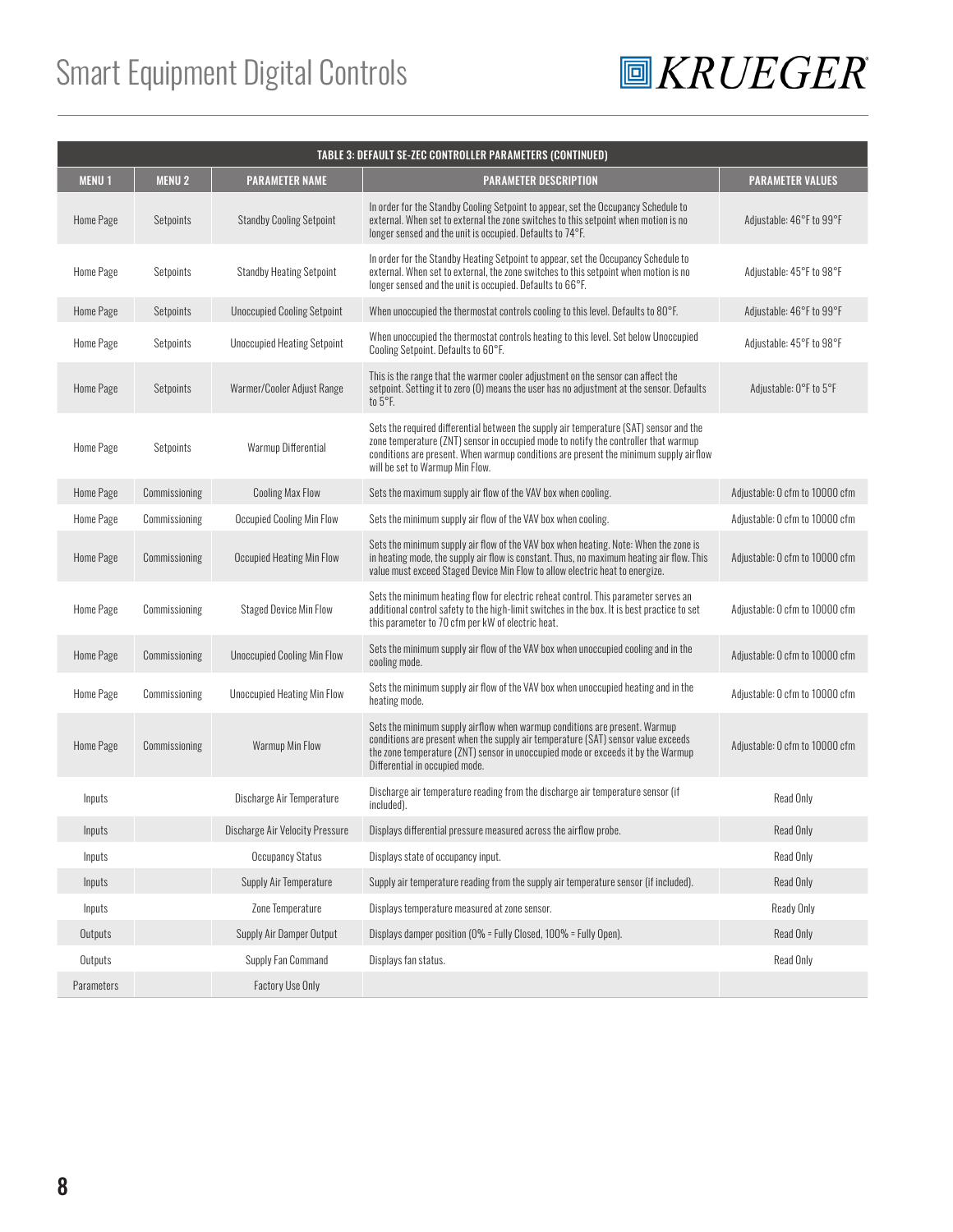#### **APPLICATION SPECIFIC PARAMETERS**

Table 4 below shows application specific parameters for the staged, incremental, and SCR applications:

| <b>TABLE 4: APPLICATION SPECIFIC SE-ZEC CONTROLLER PARAMETERS</b> |              |                                                |     |   |                  |                                                                                                                                                                                                                                                                                                                                 |                            |
|-------------------------------------------------------------------|--------------|------------------------------------------------|-----|---|------------------|---------------------------------------------------------------------------------------------------------------------------------------------------------------------------------------------------------------------------------------------------------------------------------------------------------------------------------|----------------------------|
| <b>MENU1</b>                                                      | <b>MENU2</b> | <b>PARAMETER NAME</b>                          | STG | ≌ | SCR <sub>5</sub> | <b>PARAMETER DESCRIPTION</b>                                                                                                                                                                                                                                                                                                    | <b>PARAMETER VALUES</b>    |
| Home Page                                                         | Setup        | <b>Box Heating Polarity</b>                    |     |   |                  | Reverses the direction of the incremental heating valve. You can<br>either switch this or reverse the wiring to the actuator.                                                                                                                                                                                                   | Adjustable: Normal/Reverse |
| Home Page                                                         | Setup        | <b>Box Heating Stroke Time</b>                 |     |   |                  | Sets the actuator stroke time for incremental heating valve.                                                                                                                                                                                                                                                                    | Adiustable: 30-120 seconds |
| Home Page                                                         | Setup        | Dual Max Enable                                |     |   |                  | Enables the Dual Max Control Sequence                                                                                                                                                                                                                                                                                           | Adjustable: Enable/Disable |
| Home Page                                                         | Setup        | Number Of Heating Stages                       |     |   |                  | Sets the number of box heating stages.                                                                                                                                                                                                                                                                                          | Adjustable: 0 - 3          |
| Home Page                                                         | Setup        | <b>Supplemental Heating</b><br>Polarity        |     |   |                  | Reverses the direction of the incremental supplemental heating<br>valve. You can either switch this or reverse the wiring to the<br>actuator.                                                                                                                                                                                   | Adiustable: Normal/Reverse |
| Home Page                                                         | Setup        | Supplemental Heating<br><b>Stroke Time</b>     |     |   |                  | Sets the actuator stroke time for incremental supplemental heating<br>valve.                                                                                                                                                                                                                                                    | Adiustable: 30-120 seconds |
| Home Page                                                         | Setpoints    | Discharge Air Setpoint<br><b>Heating Max</b>   |     |   |                  | When the space temperature drops below the heating setpoint the<br>zone controller will start from the supply air temperature setpoint<br>and reset to the supply air setpoint heating max. Once the heating<br>max setpoint is reached the supply air flow will be reset from<br>heating minimum flow to cooling maximum flow. | Adjustable: 45°F to 140°F  |
| Home Page                                                         | Setpoints    | Discharge<br>Air Temperature<br>Setpoint       |     |   |                  | When the space temperature drops below the heating setpoint the<br>zone controller will start from the supply air temperature setpoint<br>and reset to the supply air setpoint heating max. Once the heating<br>max setpoint is reached the supply air flow will be reset from<br>heating minimum flow to cooling maximum flow. | Adiustable: 45°F to 130°F  |
| Outputs                                                           |              | <b>Heating Command</b>                         |     |   |                  | Displays the heat command (on/off) of the heat output to the<br>proportional actuator or electric heat                                                                                                                                                                                                                          | Read Only                  |
| Outputs                                                           |              | <b>Heating Output</b>                          |     |   |                  | Displays the heat command (0-100%) of the heat output to the<br>proportional actuator or electric heat                                                                                                                                                                                                                          | Read Only                  |
| Outputs                                                           |              | <b>Heating Stage 1 Command</b>                 |     |   |                  | Displays status of stage 1 heat.                                                                                                                                                                                                                                                                                                | Read Only                  |
| Outputs                                                           |              | <b>Heating Stage 2 Command</b>                 |     |   |                  | Displays status of stage 2 heat.                                                                                                                                                                                                                                                                                                | Read Only                  |
| Outputs                                                           |              | <b>Heating Stage 3 Command</b>                 |     |   |                  | Displays status of stage 3 heat.                                                                                                                                                                                                                                                                                                | Read Only                  |
| Outputs                                                           |              | <b>Supplemental Heating Output</b>             |     |   |                  | Displays the supplemental heat command (0-100%) of the heat<br>output to the proportional actuator or electric heat                                                                                                                                                                                                             | <b>Read Only</b>           |
| Outputs                                                           |              | <b>Supplemental Heating</b><br>Stage 1 Command |     |   |                  | Displays status of stage 1 supplemental heat.                                                                                                                                                                                                                                                                                   | <b>Read Only</b>           |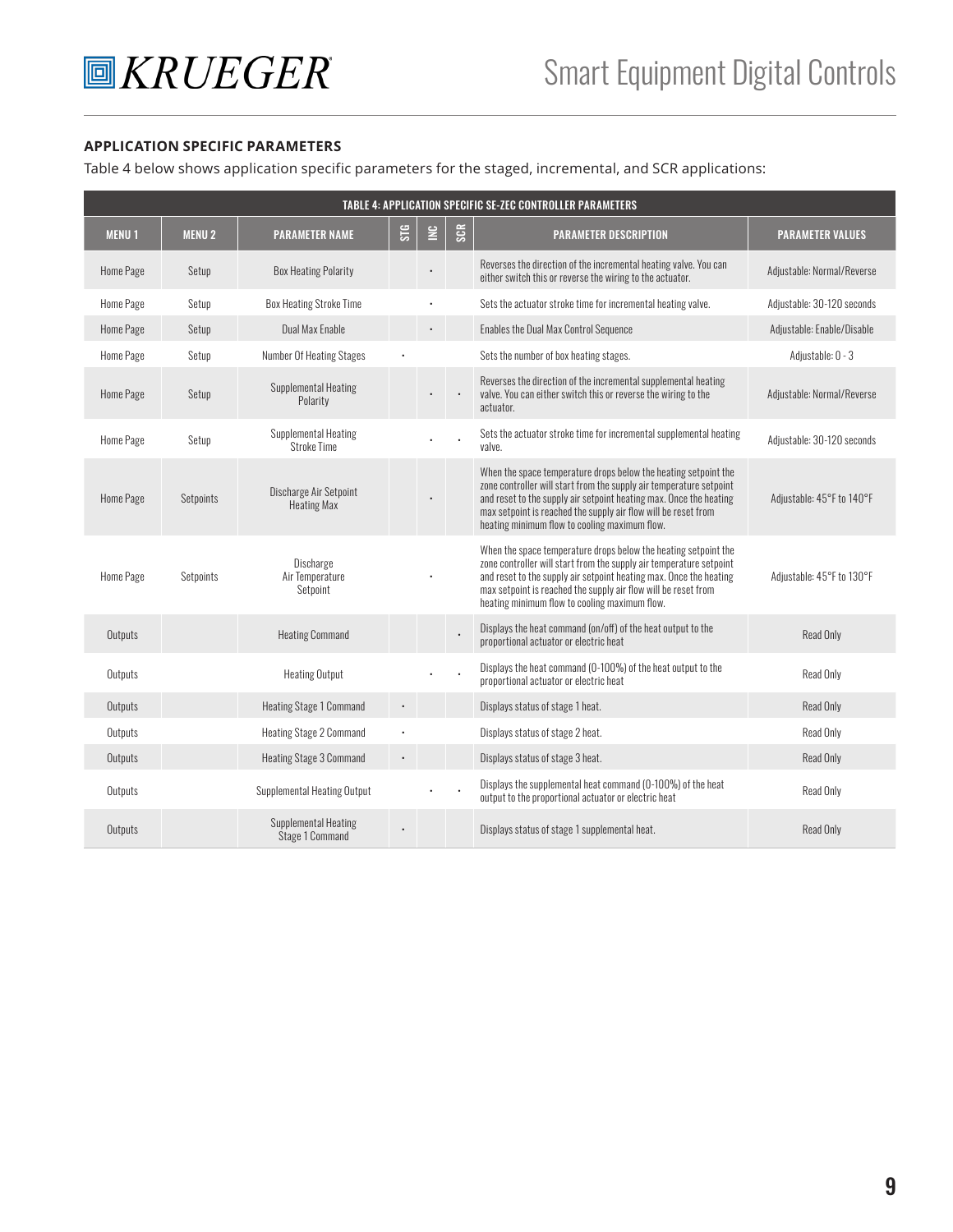

#### FACTORY PROGRAMMED PARAMETERS

This section outlines how the SE-ZEC Controller parameters are programmed at the factory.

#### **DEFAULT PARAMETERS**

The following table shows factory programming for SE-ZEC Controller parameters that are independent of inlet size and control sequence.

| <b>TABLE 5: FACTORY PROGRAMMED DEFAULT PARAMETERS</b> |              |                                     |              |  |  |  |
|-------------------------------------------------------|--------------|-------------------------------------|--------------|--|--|--|
| <b>PARAMETER NAME</b>                                 | <b>VALUE</b> | <b>PARAMETER NAME</b>               | <b>VALUE</b> |  |  |  |
| Supplemental Heating Stroke Time                      | N/A          | <b>Heating Supply Air Limit</b>     | 75           |  |  |  |
| <b>Supplemental Heating Polarity</b>                  | N/A          | Rotation                            | 90           |  |  |  |
| <b>BACnet ID</b>                                      | 10000        | Warmup Min Flow                     | 200          |  |  |  |
| <b>BACnet Encoding Type</b>                           | IS010646     | <b>Occupied Cooling Setpoint</b>    | 72           |  |  |  |
| <b>Power Fail Restart Time</b>                        | 180          | <b>Occupied Heating Setpoint</b>    | 68           |  |  |  |
| Warmer/Cooler Adjust Range                            | 3            | <b>Unoccupied Cooling Setpoint</b>  | 85           |  |  |  |
| Warmup Differential                                   | 10           | <b>Unoccupied Heating Setpoint</b>  | 55           |  |  |  |
| <b>Autocalibration Command</b>                        | <b>FALSE</b> | <b>Standby Cooling Setpoint</b>     | 77           |  |  |  |
| Zone Temperature Offset                               | $\theta$     | <b>Standby Heating Setpoint</b>     | 66           |  |  |  |
| Supply Air Temperature Offset                         | $\theta$     | <b>Standalone Min Occupied Time</b> | 15           |  |  |  |
| Discharge Air Temperature Offset                      | $\theta$     | <b>Actuator Stroke Time</b>         | 60           |  |  |  |
| <b>Heating Limit Enable</b>                           | TRUE         |                                     |              |  |  |  |

#### **SIZE DEPENDENT PARAMETERS**

The following table shows factory programming for SE-ZEC Controller parameters that are inlet size dependent.

| <b>TABLE 6: FACTORY PROGRAMMED SIZE DEPENDENT PARAMETERS</b> |           |                |           |           |           |                |           |           |           |           |           |           |
|--------------------------------------------------------------|-----------|----------------|-----------|-----------|-----------|----------------|-----------|-----------|-----------|-----------|-----------|-----------|
| <b>SIZE</b>                                                  |           | 5 <sup>5</sup> | 6         |           | 8         | $\overline{9}$ | 10        | 12        | 14        | 16        | 20        | 22        |
| Supply Area                                                  | 0.087     | 0.136          | 0.196     | 0.267     | 0.349     | 0.442          | 0.545     | 0.785     | 1.069     | 1.396     | 0.738     | 2.667     |
| Supply Airflow<br>Pickup Gain                                | 2.329     | 2.327          | 2.332     | 2.325     | 2.329     | 2.327          | 2.327     | 2.327     | 2.328     | 2.328     | 1.982     | 2.328     |
| <b>Cooling Maximum Flow</b>                                  | Per Order | Per Order      | Per Order | Per Order | Per Order | Per Order      | Per Order | Per Order | Per Order | Per Order | Per Order | Per Order |
| <b>Occupied Cooling</b><br>Min Flow                          | Per Order | Per Order      | Per Order | Per Order | Per Order | Per Order      | Per Order | Per Order | Per Order | Per Order | Per Order | Per Order |
| <b>Unoccupied Cooling</b><br>Min Flow                        | Per Order | Per Order      | Per Order | Per Order | Per Order | Per Order      | Per Order | Per Order | Per Order | Per Order | Per Order | Per Order |
| Occupied Heating<br>Min Flow                                 | Per Order | Per Order      | Per Order | Per Order | Per Order | Per Order      | Per Order | Per Order | Per Order | Per Order | Per Order | Per Order |
| <b>Unoccupied Heating</b><br>Min Flow                        | Per Order | Per Order      | Per Order | Per Order | Per Order | Per Order      | Per Order | Per Order | Per Order | Per Order | Per Order | Per Order |
| <b>Staged Device Min Flow</b>                                | 55        | 85             | 110       | 140       | 190       | 240            | 300       | 425       | 580       | 750       | 425       | 1800      |
| Occupancy<br><b>Determination Flow</b><br>Setpoint           | 29        | 46             | 66        | 89        | 117       | 148            | 182       | 262       | 357       | 466       | 267       | 891       |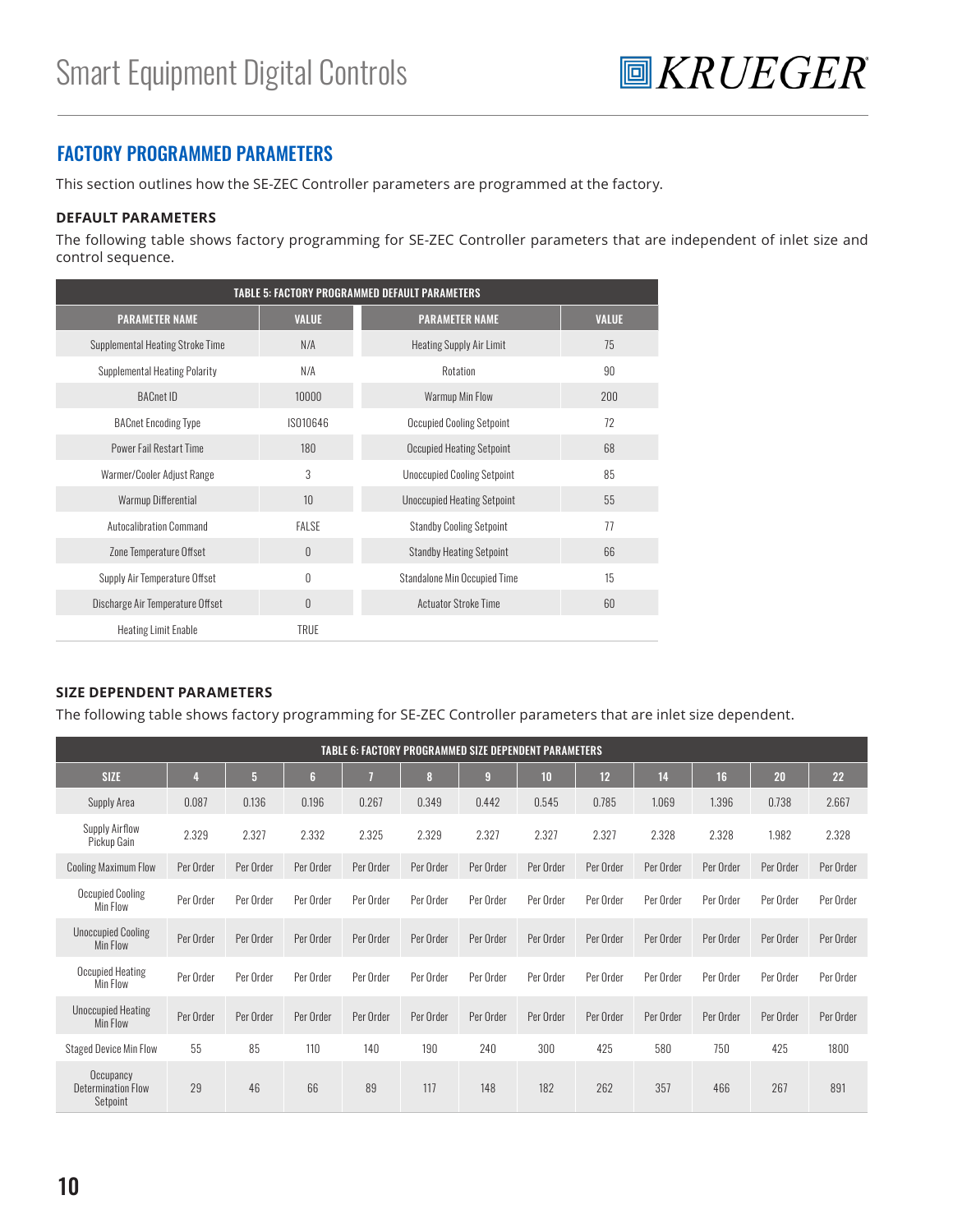#### **SEQUENCE DEPENDENT PARAMETERS**

The following section shows factory programming for SE-ZEC Controller parameters that are control sequence specific.

|                                                        |                     |                            |                  | TABLE 7: FACTORY PROGRAMMED SEQUENCE SPECIFIC PARAMETERS |                            |                  |                  |
|--------------------------------------------------------|---------------------|----------------------------|------------------|----------------------------------------------------------|----------------------------|------------------|------------------|
| <b>CONTROL CODE</b>                                    | 6101, 7101          | 6102, 7102,<br>6106, 7106  | 6103, 7103       | 6104, 7104                                               | 6105, 7105,<br>6108, 7108  | 6107, 7107       | 6109, 7109       |
| <b>Heating Type</b>                                    | <b>Cooling Only</b> | Staged                     | Staged           | Staged                                                   | SCR                        | Incremental      | Staged           |
| Fan-Type                                               | None                | None                       | None             | None                                                     | None                       | None             | None             |
| <b>Number of Heating Stages</b>                        | No Heat             | $\mathbf{1}$               | $\overline{2}$   | 3                                                        | No Stages                  | No Stages        | No Heat          |
| <b>Damper Polarity</b>                                 | Normal              | Normal                     | Normal           | Normal                                                   | Normal                     | Normal           | Normal           |
| Supplemental Heating Installed                         | <b>FALSE</b>        | FALSE                      | <b>FALSE</b>     | FALSE                                                    | <b>FALSE</b>               | FALSE            | <b>TRUE</b>      |
| <b>Box Heating Installed</b>                           | FALSE               | <b>TRUE</b>                | <b>TRUE</b>      | <b>TRUE</b>                                              | <b>TRUE</b>                | <b>TRUE</b>      | FALSE            |
| <b>Box Heating Stroke Time</b>                         | N/A                 | N/A                        | N/A              | N/A                                                      | N/A                        | 60               | N/A              |
| <b>Box Heating Polarity</b>                            | N/A                 | N/A                        | N/A              | N/A                                                      | N/A                        | Normal           | N/A              |
| <b>Staged Device Min Flow</b>                          | Per Size Table      | Per Size Table             | Per Size Table   | Per Size Table                                           | Per Size Table             | N/A              | Per Size Table   |
| <b>Occupancy Determination</b><br><b>Flow Setpoint</b> | Per Size Table      | Per Size Table             | Per Size Table   | Per Size Table                                           | Per Size Table             | Per Size Table   | Per Size Table   |
| <b>Occupancy Polarity</b>                              | N/A                 | N/A                        | N/A              | N/A                                                      | N/A                        | N/A              | N/A              |
| Occupancy Sensor Enable                                | <b>FALSE</b>        | FALSE                      | <b>FALSE</b>     | FALSE                                                    | <b>FALSE</b>               | FALSE            | <b>FALSE</b>     |
| <b>Standalone Mode</b>                                 | TRUE. FALSE         | TRUE, FALSE<br>TRUE, FALSE | TRUE, FALSE      | TRUE, FALSE                                              | TRUE. FALSE<br>TRUE, FALSE | TRUE, FALSE      | TRUE. FALSE      |
| <b>CONTROL CODE</b>                                    | 6201, 7201          | 6202, 7202,<br>6206, 7206  | 6203, 7203       | 6204, 7204                                               | 6205, 7205,<br>6208, 7208  | 6207, 7207       | 6209, 7209       |
| <b>Heating Type</b>                                    | <b>Cooling Only</b> | Staged                     | Staged           | Staged                                                   | SCR                        | Incremental      | Staged           |
| Fan-Type                                               | Series              | Series                     | Series           | Series                                                   | Series                     | Series           | Series           |
| <b>Number of Heating Stages</b>                        | No Heat             | $\mathbf{1}$               | $\overline{2}$   | 3                                                        | No Stages                  | No Stages        | No Heat          |
| <b>Damper Polarity</b>                                 | Reverse             | Reverse                    | Reverse          | Reverse                                                  | Reverse                    | Reverse          | Reverse          |
| Supplemental Heating Installed                         | <b>FALSE</b>        | FALSE                      | <b>FALSE</b>     | FALSE                                                    | <b>FALSE</b>               | FALSE            | <b>TRUE</b>      |
| <b>Box Heating Installed</b>                           | <b>TRUE</b>         | <b>TRUE</b>                | <b>TRUE</b>      | <b>TRUE</b>                                              | <b>TRUE</b>                | <b>TRUE</b>      | <b>TRUE</b>      |
| <b>Box Heating Stroke Time</b>                         | N/A                 | N/A                        | N/A              | N/A                                                      | N/A                        | 60               | N/A              |
| <b>Box Heating Polarity</b>                            | N/A                 | N/A                        | N/A              | N/A                                                      | N/A                        | Normal           | N/A              |
| <b>Staged Device Min Flow</b>                          | $\mathbb 0$         | $\boldsymbol{0}$           | $\mathbb 0$      | $\mathbb 0$                                              | $\theta$                   | N/A              | $\mathbb 0$      |
| Occupancy Determination<br><b>Flow Setpoint</b>        | $\boldsymbol{0}$    | $\boldsymbol{0}$           | $\boldsymbol{0}$ | $\mathbb 0$                                              | $\boldsymbol{0}$           | $\boldsymbol{0}$ | $\boldsymbol{0}$ |
| <b>Occupancy Polarity</b>                              | Close               | Close                      | Close            | Close                                                    | Close                      | Close            | Close            |
| Occupancy Sensor Enable                                | <b>TRUE</b>         | TRUE                       | <b>TRUE</b>      | <b>TRUE</b>                                              | TRUE                       | TRUE             | <b>TRUE</b>      |
| Standalone Mode                                        | TRUE, FALSE         | TRUE, FALSE<br>TRUE, FALSE | TRUE, FALSE      | TRUE, FALSE                                              | TRUE, FALSE<br>TRUE, FALSE | TRUE, FALSE      | TRUE, FALSE      |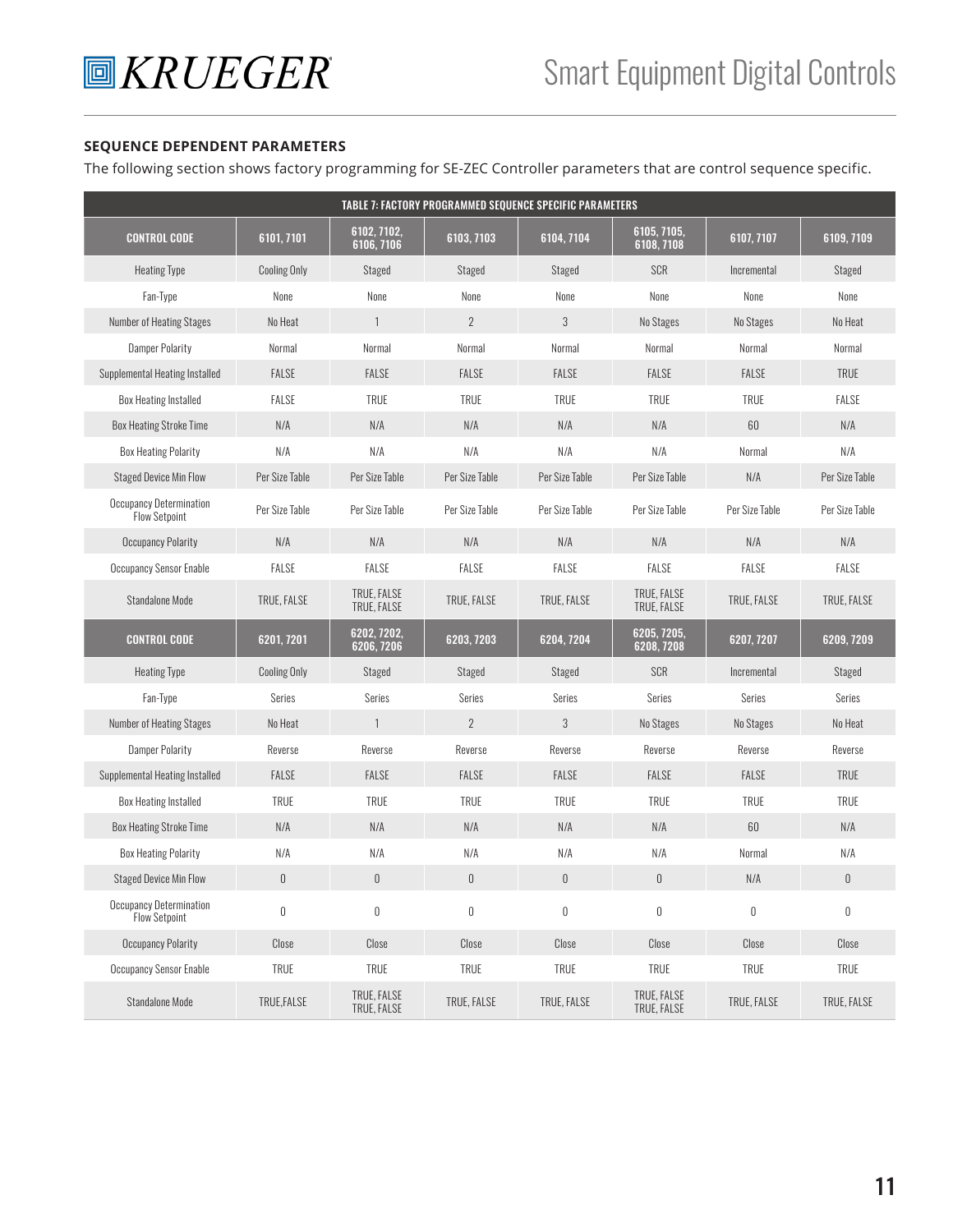## Smart Equipment Digital Controls



|                                                 | TABLE 7: FACTORY PROGRAMMED SEQUENCE SPECIFIC PARAMETERS (CONTINUED) |                            |                |              |                            |             |             |
|-------------------------------------------------|----------------------------------------------------------------------|----------------------------|----------------|--------------|----------------------------|-------------|-------------|
| <b>CONTROL CODE</b>                             | 6301, 7301                                                           | 6302, 7302,<br>6306, 7306  | 6303, 7303     | 6304, 7304   | 6305, 7305,<br>6308, 7308  | 6307, 7307  | 6309, 7309  |
| <b>Heating Type</b>                             | <b>Cooling Only</b>                                                  | Staged                     | Staged         | Staged       | <b>SCR</b>                 | Incremental | Staged      |
| Fan-Type                                        | Parallel                                                             | Parallel                   | Parallel       | Parallel     | Parallel                   | Parallel    | Parallel    |
| <b>Number of Heating Stages</b>                 | No Heat                                                              |                            | $\overline{2}$ | 3            | No Stages                  | No Stages   | No Heat     |
| <b>Damper Polarity</b>                          | Reverse                                                              | Reverse                    | Reverse        | Reverse      | Reverse                    | Reverse     | Reverse     |
| Supplemental Heating Installed                  | <b>FALSE</b>                                                         | FALSE                      | <b>FALSE</b>   | <b>FALSE</b> | <b>FALSE</b>               | FALSE       | <b>TRUE</b> |
| <b>Box Heating Installed</b>                    | <b>TRUE</b>                                                          | <b>TRUE</b>                | <b>TRUE</b>    | <b>TRUE</b>  | <b>TRUE</b>                | <b>TRUE</b> | <b>TRUE</b> |
| <b>Box Heating Stroke Time</b>                  | N/A                                                                  | N/A                        | N/A            | N/A          | N/A                        | 60          | N/A         |
| <b>Box Heating Polarity</b>                     | N/A                                                                  | N/A                        | N/A            | N/A          | N/A                        | Normal      | N/A         |
| <b>Staged Device Min Flow</b>                   | $\mathbb 0$                                                          | $\theta$                   | $\theta$       | $\theta$     | $\mathbf{0}$               | N/A         | $\mathbf 0$ |
| Occupancy Determination<br><b>Flow Setpoint</b> | $\boldsymbol{0}$                                                     | $\theta$                   | $\theta$       | $\theta$     | $\theta$                   | $\theta$    | $\mathbf 0$ |
| <b>Occupancy Polarity</b>                       | Close                                                                | Close                      | Close          | Close        | Close                      | Close       | Close       |
| <b>Occupancy Sensor Enable</b>                  | <b>TRUE</b>                                                          | <b>TRUE</b>                | <b>TRUE</b>    | <b>TRUE</b>  | TRUE                       | <b>TRUE</b> | <b>TRUE</b> |
| Standalone Mode                                 | TRUE, FALSE                                                          | TRUE, FALSE<br>TRUE, FALSE | TRUE, FALSE    | TRUE, FALSE  | TRUE. FALSE<br>TRUE, FALSE | TRUE, FALSE | TRUE, FALSE |

## COMMISSIONING

For networked units, SE-ZEC Controller parameters can be changed by the BAS. For stand-alone units, controller parameters can only be changed using the optional MAP Tool. An optional VAV Handheld balancing tool is available to aid in the balancing process.

#### MOBILE ACCESS PORTAL (MAP) GATEWAY

The Mobile Access Portal (MAP) Gateway is an alternate local display solution or a temporary portable commissioning device that enables users to leverage the power of mobility using smart phones, tablets, or laptop computers to interact with building automation equipment controls. The MAP Gateway serves up web pages through a built-in Wi-Fi access point or tethered Ethernet connection, which allows users to view and edit equipment controller configuration parameters, setpoints, schedules, and alarms through a browser. A mobile application is not required to use the MAP Gateway with your mobile device.

The MAP Gateway can be used to see field bus devices on Metasys® systems, Facility Explorer systems, and Smart Equipment rooftop units (RTUs) with unit control boards (UCBs). The MAP Gateway supports Johnson Controls® branded Field Controllers, including FEC, FAC, VMA, PCA, PCG, and PCV Series devices. MAP Gateway also supports the TEC3000 Series Thermostats.

The MAP Gateway comes in two configurations: a portable configuration and a stationary configuration. The portable configuration is an optional factory provided accessory (Part # PC-01-0206). PC-01-0206 includes the MAP Gateway, RJ-12 cable, bumper guard, and lanyard. To use the MAP Gateway:

- 1. Connect the MAP Gateway to Equipment
	- a. Use the supplied RJ-12 cable to connect the RS-485 port of the MAP Gateway to the sensor bus or field bus port of the equipment controller, or to the zone sensor connected to the equipment controller.
	- b. The MAP Gateway LEDs flash, indicating that the device is initializing. When the fault LED turns off and the Wi-Fi LEDs flash in succession, the MAP Gateway is ready to use.
- 2. Connect to the MAP Gateway Wi-Fi Network
	- a. In the Wi-Fi settings of your mobile device or laptop, connect to the MAP Gateway Wi-Fi network using the credentials found in the MAP Gateway Quick Start Guide that is provided with the MAP Gateway (Part No. 24-10737-16)
- 3. Open a Web Browser
	- a. On your mobile device or laptop navigate to www.mapgwy.com on your internet browser.
- 4. Log in to the MAP Gateway
	- a. Log in to the MAP Gateway using the default Admin login credentials found in the MAP Gateway Quick Start Guide that is provided with the MAP Gateway (Part No. 24-10737-16)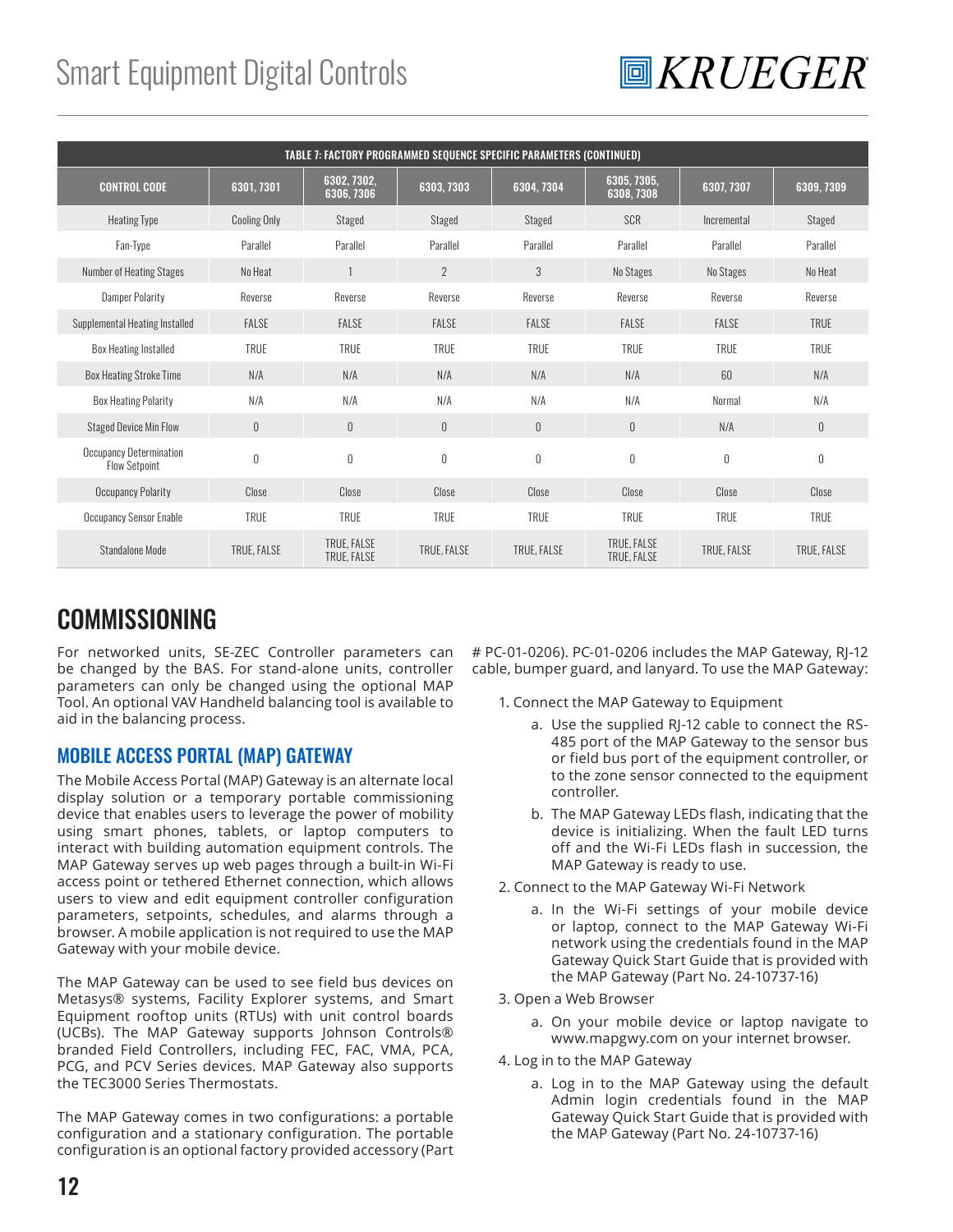- 5. Change Passwords
	- a. The first time you log in to the MAP Gateway, the Change Password and Passphrase web page appears. You must change the Admin password and Wi-Fi passphrase. After you change the Wi-Fi passphrase or SSID, the web server restarts and you must rejoin the MAP Gateway Wi-Fi network using the new passphrase. On some mobile devices, you must select and forget the original MAP Gateway Wi-Fi network before rejoining the network with the new passphrase.
- 6. Use the MAP Gateway
	- a. Select a device from the equipment list and use the web pages from the MAP Gateway to view, commission and configure devices as needed.

For more information on the MAP Gateway reference the following Johnson Controls documents:

- Installation Instructions: LIT-24-10737-8
- Catalog Page: LIT-1900869
- User's Guide: LIT-12011999
- Product Bulletin: LIT-12011884
- Technical Bulletin: LIT-12012015

#### VAV HANDHELD BALANCING TOOL

A Handheld Balancing Tool (Part # 15037701) can be used to aid in balancing units with SE-ZEC Controllers.

- 1. Connect the VAV Balancing Tool to the Network Zone Sensor associated with the controller you want to balance.
- 2. Press and hold the Enter and Cancel buttons on the VAV Balancing Tool for 5 seconds to enter balancing mode.
- 3. Balance the unit. Reference the Metasys Balancing Sensor User Guide that comes with the VAV Handheld Balancing Tool.

Parameters that can be balanced include:

- Cooling Max Flow [CMAX]
- Cooling Min Flow [CMIN]
- Heating Flow [HTG]
- Differential Flow [DIFF]
- Box Area [AREA]
- Pickup Gain K Factor [K]
- dP Offset [DPO]
- 4. To Exit, Press the enter button when Exit appears on the screen at the highest sub menu.

For more information on the VAV Handheld Balancing Tool reference the following Johnson Controls documents:

- Catalog Page: LIT-1900348
- Installation Instructions: LIT-24-10211-2
- User Guide: LIT-24-10159-5

### TROUBLESHOOTING

Use the following information to troubleshoot the SE-ZEC Controllers. \*NOTE: Please use the appropriate personal protective equipment when troubleshooting.

#### POWER STATUS LED

Ensure SE-ZEC Controller is receiving power. A green LED shows the power supply status to the SE-ZEC Controller. LED OFF = No Power. LED ON = Power is supplied by primary voltage (normal operation)

#### COMMUNICATION BUS PROBLEMS

Several factors may influence the behavior of the FC Communication Bus.

#### **I/O WIRING**

The SE-ZEC Controller must be wired properly. If the SE-ZEC Controller is wired incorrectly, communication problems may occur. These problems include devices going online and offline, or devices not coming online at all.

#### **DUPLICATE ADDRESSES**

Two or more devices on a communication Bus cannot have the same address. Two controllers on the FC Communication Bus cannot both have an address of 18, for example. If two devices on the same Bus have the same address, performance can degrade or serious communication problems may occur. These problems include the devices not coming online and all communication stopping completely.

Check for duplicate addresses in the following ways:

- If a specific device is not communicating, remove the device with communication problems and check if device address remains online at the MAP Gateway to determine if the device address remains online.
- If the Bus communication problems are severe and no communication is present, or you cannot determine where communication is unreliable, partition (disconnect and isolate a portion of the Bus for testing purposes) and test the Bus portion connected to the Zone Coordinator.

#### **CORRECT PHYSICAL COMMUNICATION BUS PROBLEMS**

The communication Bus is subject to a number of physical factors that can affect performance. Consider the following list of common physical problems that affect the communications Bus:

- 1. Check status LED to verify power at the controller
- 2. Check wires
	- Verify that the wire is a 0.6 mm (22 AWG) threeconductor, twisted, shielded cable.
	- Ensure the wires are not broken or frayed. Check wire connections.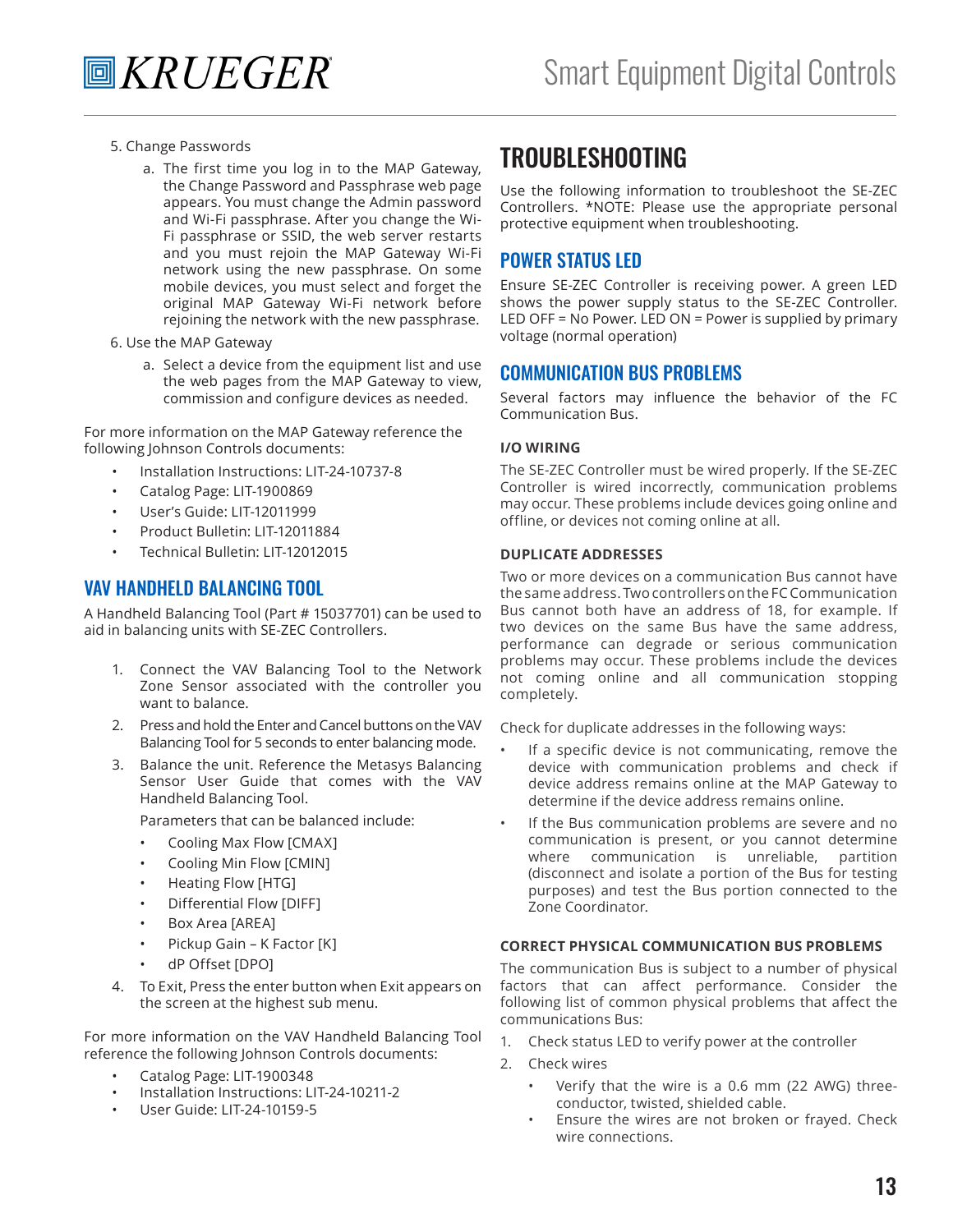

## PARTS AND ACCESSORIES

| <b>TABLE 8: SE-ZEC CONTROLLER PARTS AND ACCESSORIES</b> |                                                           |  |  |  |  |
|---------------------------------------------------------|-----------------------------------------------------------|--|--|--|--|
| <b>PART NUMBER</b>                                      | <b>PART DESCRIPTION</b>                                   |  |  |  |  |
| PC-01-0189                                              | SE-ZEC500-1 Standalone Controller (Un-programmed)         |  |  |  |  |
| PC-01-0190                                              | SE-ZEC510-1 BACnet Controller (Un-programmed)             |  |  |  |  |
| PC-01-0159                                              | TE-631GV-2 Supply Air or Discharge Air Temperature Sensor |  |  |  |  |
| PC-01-0206                                              | TL-MAP1810-OP Mobile Access Portal Gateway                |  |  |  |  |
| 15037701                                                | NS-ATV7003-0 VAV Handheld Balancing Tool                  |  |  |  |  |
| 15037501                                                | NSB8BTN241-0 Network Sensor (LCD Display)                 |  |  |  |  |
| 15037503                                                | NSB8BTN141-0 Network Sensor (Warmer/Cooler Interface)     |  |  |  |  |
| 15037502                                                | NSB8BTN041-0 Network Sensor (No Display)                  |  |  |  |  |

## ADDITIONAL INFORMATION

- Refer to Johnson Controls LIT-24-10143-01493 for more information on the SE-ZEC Controllers.
- Refer to Johnson Controls LIT-1900217 for more information on the TE-631GV-2 supply air or discharge air temperature sensors.
- Refer to Johnson Controls LIT-1901099 for more information on NS8000 Series Network Sensors
- Refer to Johnson Controls LIT-12012362 for more information on networking the SE-ZEC Controllers.